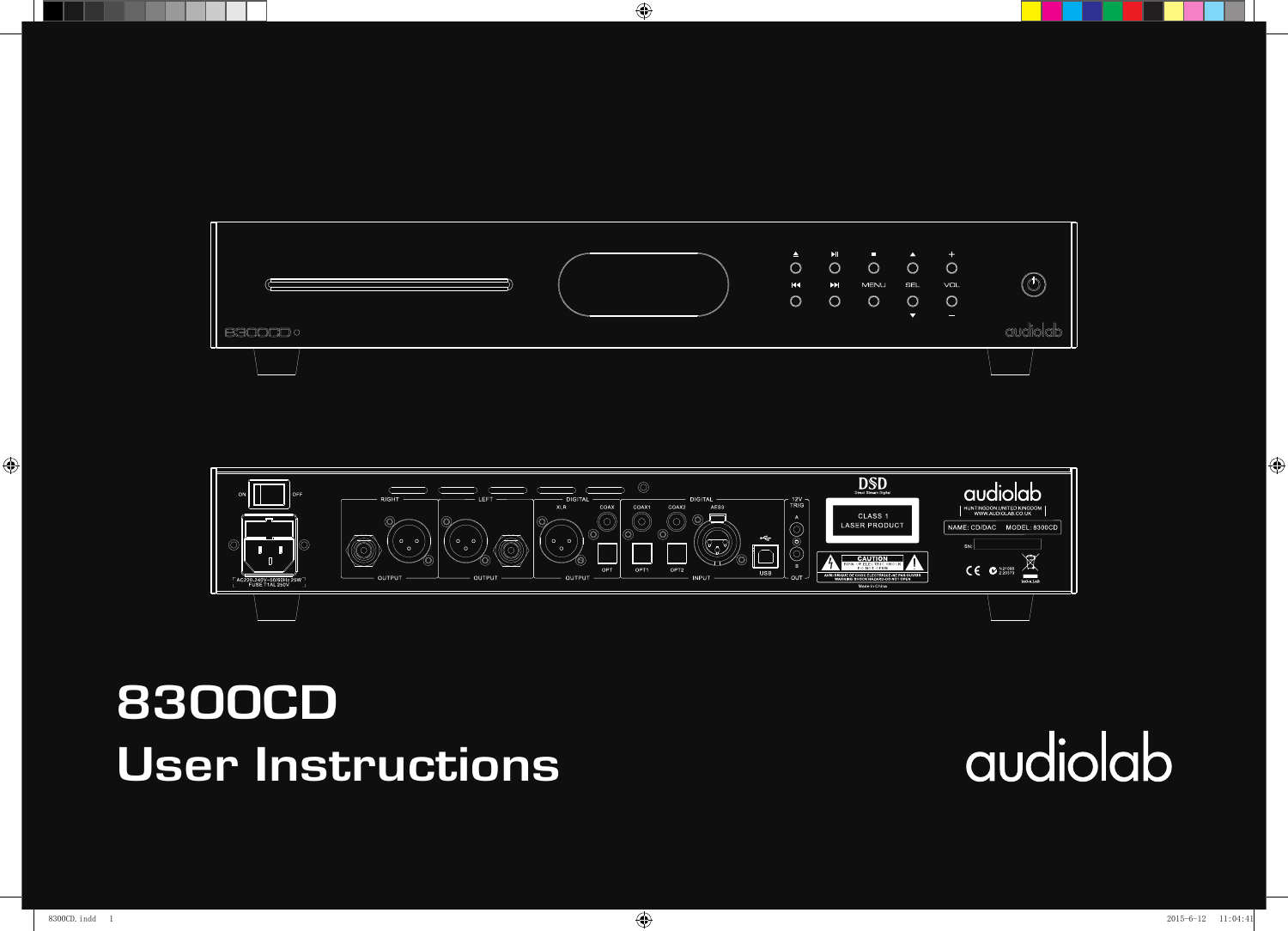$\bigoplus$ 

### 1: Important Safety Information



This lightning flash with arrowhead symbol within an equilateral triangle is intended to alert the user to the presence of non-insulated "dangerous voltage" within the product's enclosure that may be of sufficient magnitude to constitute a risk of electric shock.

Warning: To reduce the risk of electric shock, do not remove cover (or back) as there are no user-serviceable parts inside. Refer servicing to qualified personnel.

The exclamation point within an equilateral triangle is intended to alert the user to the presence of important operating and maintenance instructions in the literature accompanying the appliance.

#### IMPORTANT SAFETY INFORMATION

Read these instructions.

Keep these instructions.

Heed all warnings.

Follow all instructions.

Do not use this apparatus near water.

Clean only with dry cloth.

Do not block any ventilation openings. Install in accordance with the manufacturer's instructions.

Do not install near any heat sources such as radiators, heat registers, stoves, or other apparatus (including amplifiers) that produce heat.

Do not defeat the safety purpose of the polarized or grounding-type plug. A polarized plug has two blades with

one wider than the other. A grounding plug has two blades and a third grounding prong. The wide blade or the third prong is provided for your safety. If the provided plug does not fit into your outlet, consult an electrician for replacement of the obsolete outlet.

Protect the power cord from being walked on or pinched particularly at the plugs, convenience receptacles, and at the point where they exit from the apparatus.



Use only with the cart, stand, tripod, bracket, or table specified by the manufacturer, or sold with the apparatus. When a cart or rack is used, use caution when moving the cart/ apparatus combination to avoid injury from tip-over.

Unplug this apparatus during lightning storms or when unused for long periods of time.

Refer all servicing to qualified service personnel. Servicing is required when the apparatus has been damaged in any way, such as power supply cord or plug is damaged, liquid has been spilled or objects have fallen into the apparatus, the apparatus has been exposed to rain or moisture, does not operate normally, or has been dropped.

CAUTION: These servicing instructions are for use by qualified service personnel only. To reduce the risk of electric shock, do not perform any servicing other than that contained in the operating instructions unless you are qualified to do so.

Do not install this equipment in a confined or built-in space such as a bookcase or similar unit, and keep well ventilated in open space. The ventilation should not be impeded by covering the ventilation openings with items such as newspaper, table-cloths, curtains etc.

WARNING: Only use attachments/accessories specified or provided by the manufacturer (such as the exclusive supply adapter, battery etc).

WARNING: Please refer to the information on the exterior panel of the enclosure for electrical and safety information before installing or operating the apparatus.

WARNING: The battery (battery or batteries or battery pack) shall not be exposed to excessive heat such as sunshine, fire or the like.

CAUTION: Danger of explosion if battery is incorrectly replaced. Replace only with the same or equivalent type.



This label tells you that the unit contains a laser component. Opening the unit will expose the user to radiation from the laser beam.

Mains Supply: The mains operating voltage of Audiolab 8300 series units is shown on the rear panel. If this voltage does not match the mains voltage in your area, consult your Audiolab dealer about converting the unit.

The mains supply fuse on the rear panel is accessible when the IEC mains plug has been removed. In the rare event that it has broken, check for any obvious cause before replacing the fuse with one of the correct rating and type. The fuse values are:

220 – 240V (UK, China, etc.) T1AL 250V Slow Blow

100 – 120V (USA, Japan, etc.) T1.6AL 250V Slow Blow

⊕

**Page 1**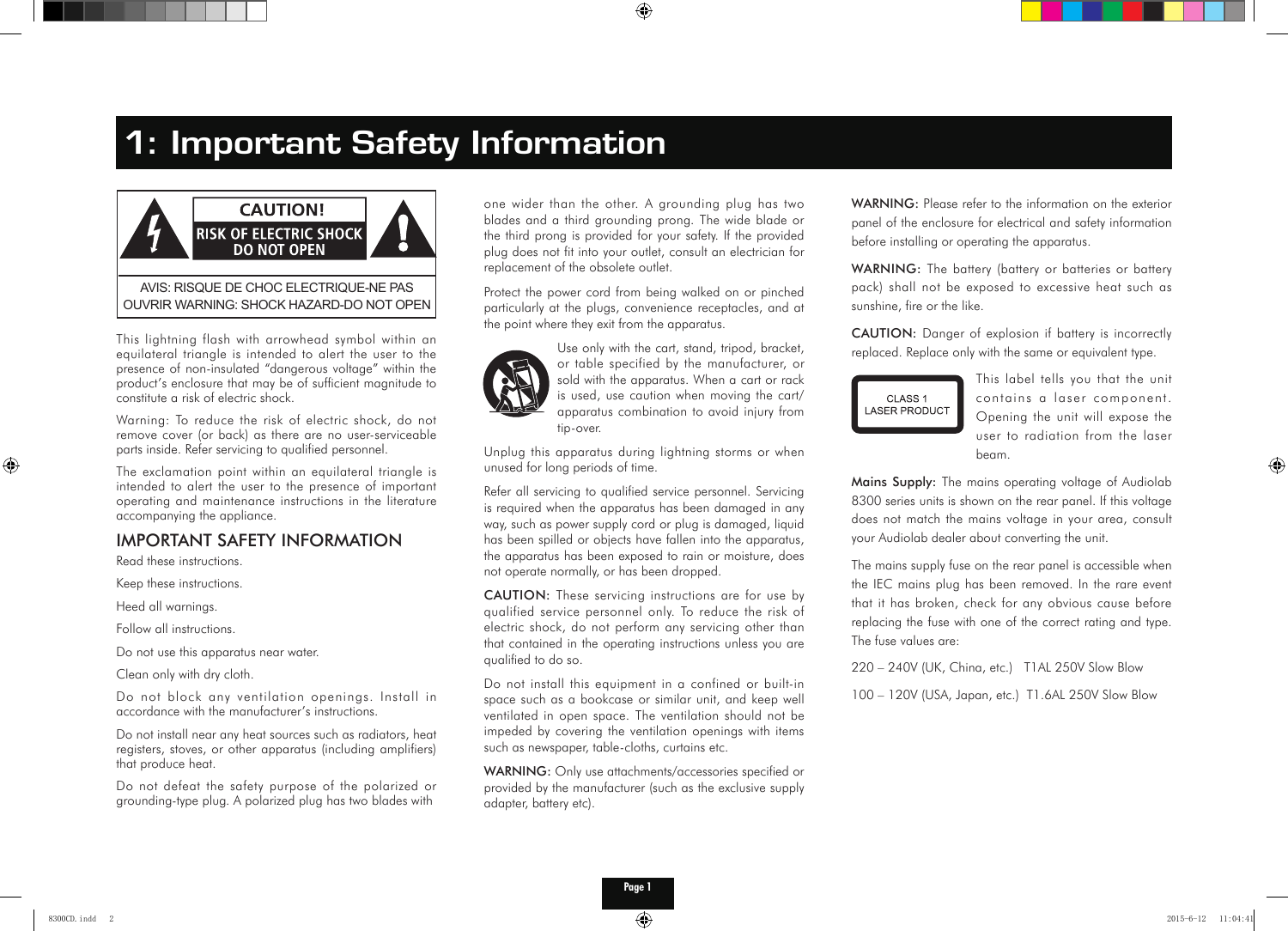### 2: Getting Started

#### Welcome to Audiolab 8300 Series.

8300CD is the latest version of Audiolab's classic Compact Disc player with high quality DAC incorporated.

This versatile digital player now accepts inputs from a variety of digital sources right up to 24-bit/192kHz (USB even high to 32-bit/384kHz) resolution and decodes them utilizing the high-end Sabre 32-bit DAC with Audiolab's precision filters.

You can select between 7 different filter choices based on personal preference as well as suitability for different sources, all at the touch of a button on the versatile remote control.

More than just a CD player, 8300CD is a versatile digital decoder that will serve you for many years to come.

Please read through this manual to obtain the very best performance from 8300CD.

#### Inputs:

◈

•CD disc playback.

•One external SPDIF stereo LPCM AES3 digital input

•Two external SPDIF stereo LPCM coaxial digital input

•Two external SPDIF stereo LPCM optical digital input

•USB 2.0 port for replaying stereo from a compatible host

#### Outputs:

•Balanced and unbalanced stereo analogue output

•Optical and coaxial SPDIF digital output.

•XLR SPDIF digital output

#### Operating Features:

•Automatic detection decoding of external digital input source.

- •Selectable digital filter setting.
- •Fully variable output in the digital domain absolute fidelity with the straightest possible signal path.
- •Mute and balance controls.
- Automatic standby on-off switching of connected equipment via 12V trigger output.
- Analogue output level selectable between fixed and variable.
- Three display brightness levels with on/off options.
- Auto standby function with on/off options.

Note: The 8300CD should be used with the variable outputs connected directly to a power amplifier. If there are gain controls on the power amplifiers, set them to maximum and leave them there. Use the volume control on the 8300CD exclusively to alter the level.

If you wish to connect the outputs of 8300CD into a pre-amplifier, you may wish to disable the volume control functions, so that the player operates at a fixed gain. In this mode the unit behaves as a CD/DAC operating in the digital domain.

#### Unpacking

⊕

- Unpacking the product fully. The carton should contain:
- •The Audiolab 8300CD
- •One IEC power cord suitable for your area.
- •One CD-ROM for USB driver.
- •One Remote handset with two AAA batteries.
- •This instruction manual.

If an item is missing or damaged report this to your dealer as soon as possible. Retain the packing for safe transport of your unit. If you dispose of the packing, do so with regard to any recycling regulation in your area.

#### Placement

The unit is designed to run warm during normal operation but ensure you do not block any ventilation openings.

Place the unit on a sturdy shelf or table. If you use an equipment rack ensure the unit has adequate ventilation and is on its own shelf.

Ensure your mains voltage corresponds to the rating plate on the rear of the product's power supply. If in doubt, consult your dealer. If you move to an area with a different mains voltage seek advice from an Audiolab appointed dealer or a competent service technician.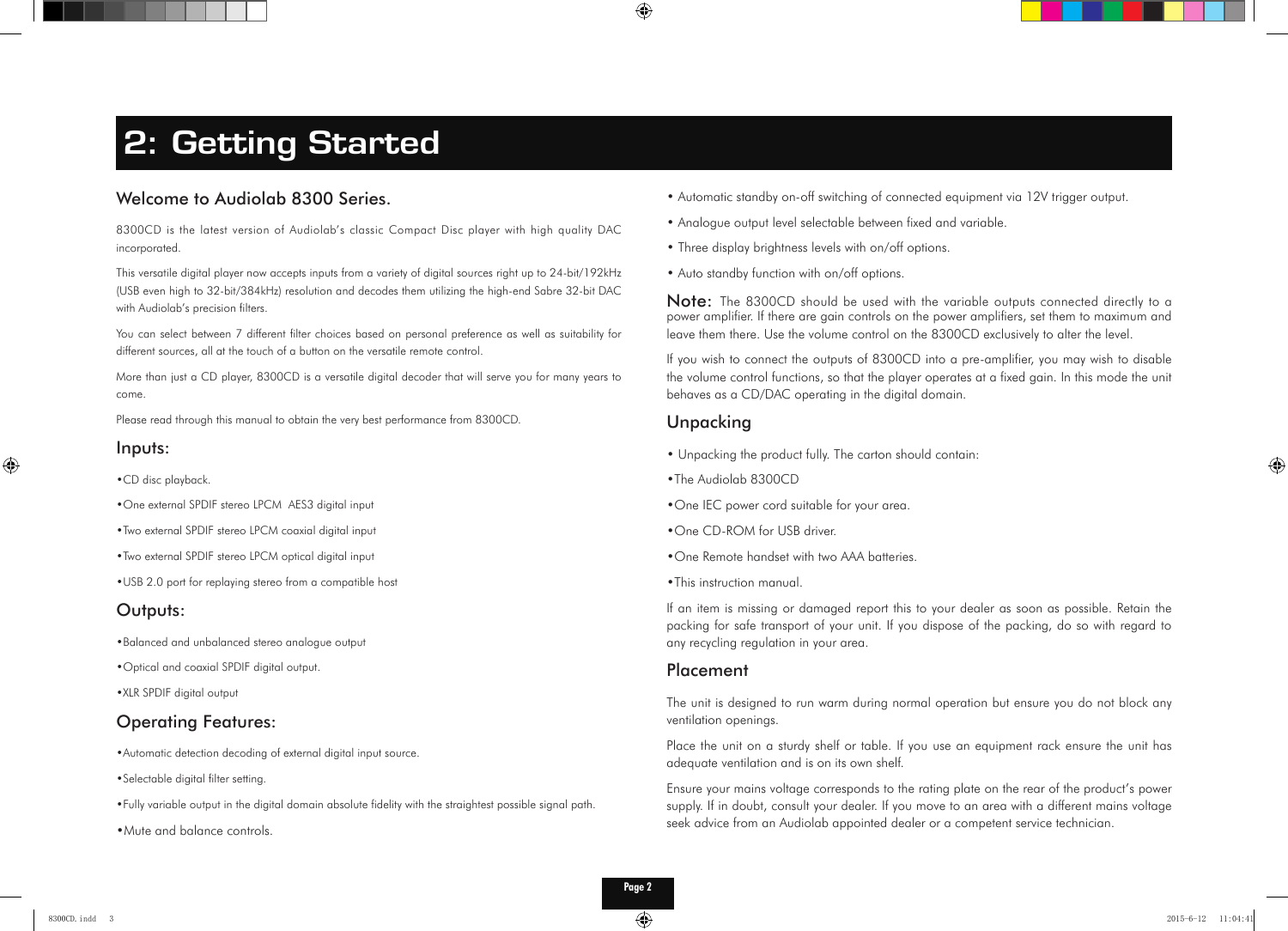### 3: Controls and Connectors



 $\bigoplus$ 



 $\bigoplus$ 

**Page 3**

 $\bigoplus$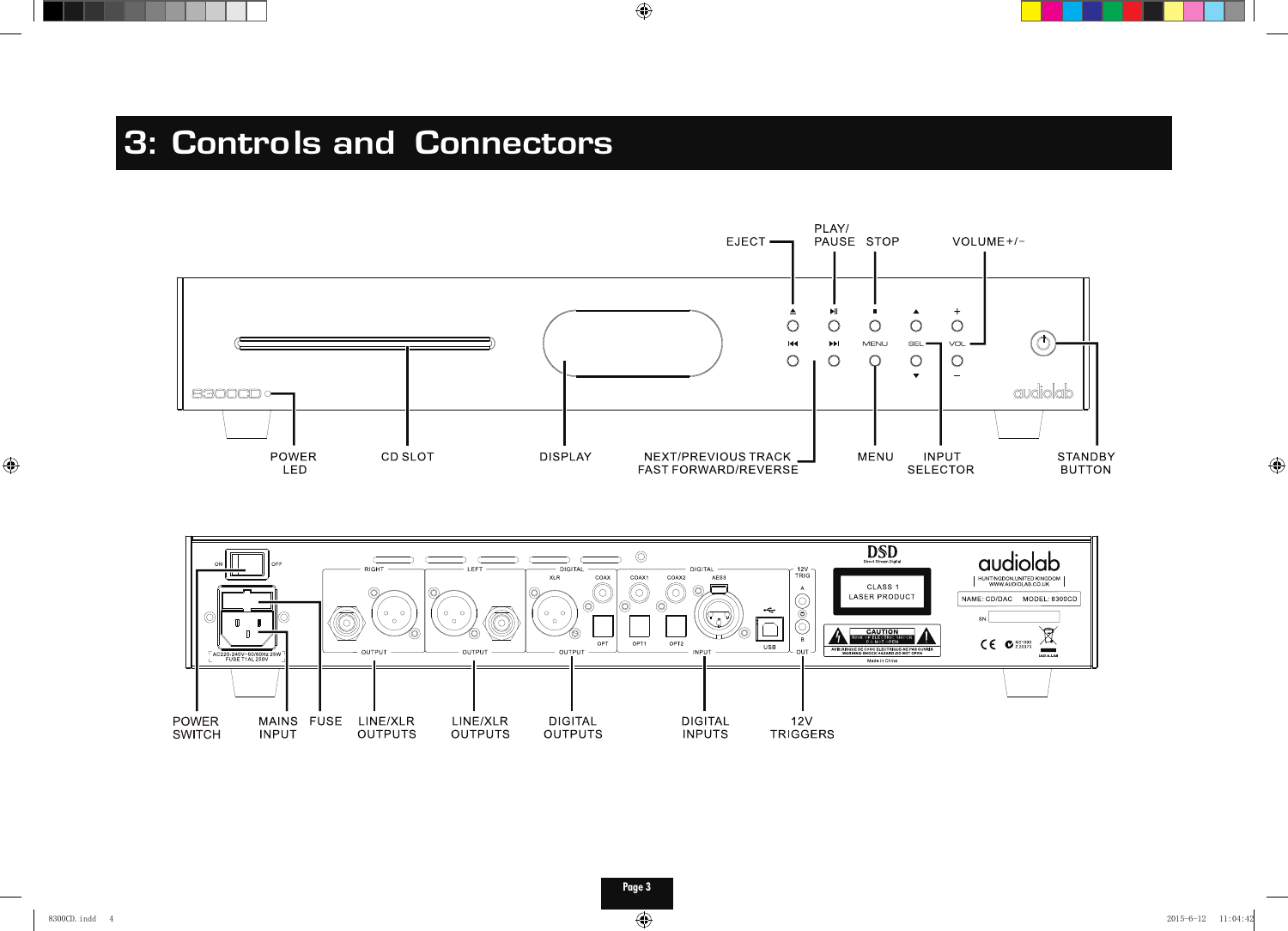### 4: Remote Handset

*NOTE: the handset buttons shown crossed out are for use with other Audiolab units and are not operational when used with the 8300CD*



| 1 STANDBY             | Press to bring the unit in/out of Standby            |
|-----------------------|------------------------------------------------------|
| 2 STORE               | Press to store a track in Program mode               |
| 3 FILTER              | Select a digital filter                              |
| 4 MENU                | Press to enter menu mode                             |
| EE<br>5               | Move to the next track of CD/USB                     |
| VOL-<br>6             | Decrease Volume                                      |
| 7<br>▶▶               | Press and hold to Fast Forward                       |
| 8                     | Press and hold to Fast Reverse                       |
| 9 DISPLAY             | Press to cycle through the display brightness levels |
| <b>10 INFO</b>        | Press to toggle track name or artist name            |
| 11                    | Press to stop CD                                     |
| 12 DIGITAL            | Press to toggle different digital input              |
| $13 \triangle$        | Press to eject/load the disc                         |
| ÐI<br>14              | Press to start/pause CD/USB playback                 |
| <b>KK</b><br>15       | Press once to replay the current track of CD/USB     |
|                       | Press again to move to the previous track of CD/USB  |
| 16 REPEAT             | Press to select a repeat mode                        |
| 17 VOL+               | Increase Volume                                      |
| 18 PROG               | Press to program tracks of your choice               |
| <b>19 NUMBER KEYS</b> | Press to go directly to a track by number            |
|                       |                                                      |

⊕

#### 20 MUTE Press to mute and unmute the sound

#### Fitting Batteries

Open the cover, unwrap the supplied AAA batteries and place them in the battery compartment with the polarity as shown, replace the cover.

Always use AAA batteries and always replace them in sets. Never mix old and new batteries. Very weak batteries can leak and damage the handset. Replace them in good time!

There is a risk of fire and burns if a battery is handled improperly. Do not disassemble, crush, puncture, short external contacts, or dispose of in fire or water.

Do not attempt to open or service a battery. Discard used batteries in full accordance with recycling regulations in force in your area.

#### Handset Operation

The handset operates several Audiolab components. The handset buttons shown crossed out are for use with other Audiolab units and are not operational when used with the 8300CD.

Point the handset at the remote receiver and press the relevant key. The handset should be within 15 meters of the player and there must be a clear line of sight between the two units.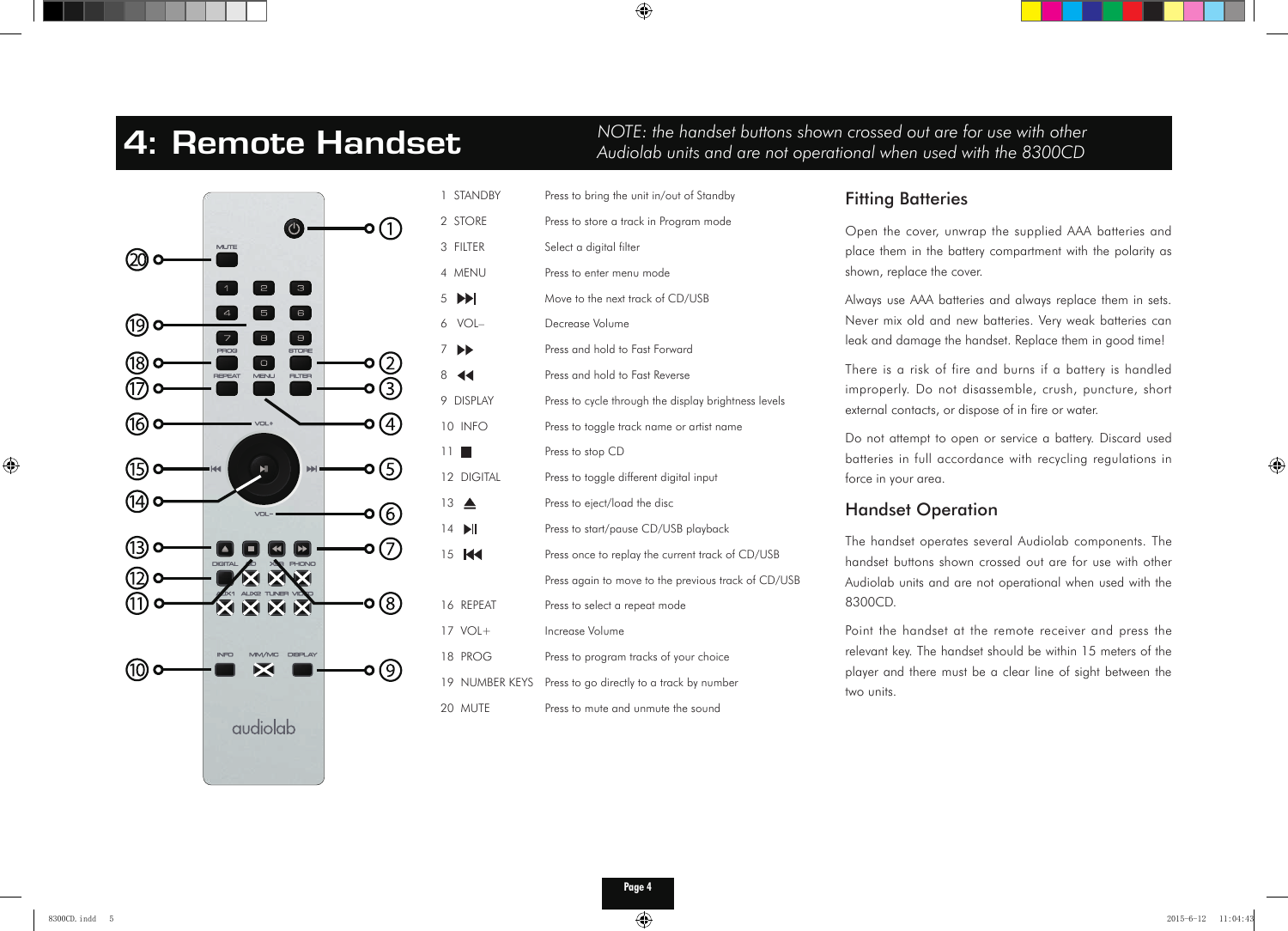# 5: Connections - 1 –

#### Analogue Outputs Balanced Output

Balanced connections provide greater dynamic headroom and improved S/N ratio. If your amplifier has a greater dynamic headroom input uses the balanced connection. You need one XLR balanced cable per channel. The socket connects to the player and the plug normally connects to the amplifier.

#### Unbalanced Output

If you cannot used the balanced outputs, connect a high quality stereo screened RCA phone change to phono lead from the unbalanced outputs of the 8300CD to a suitable input of the amplifier.

#### Digital Outputs

#### Coaxial and Optical output

One Coaxial and one Optical SPDIF digital output. Connect a suitable digital coaxial (fully screened) interconnect or optical cable from the appropriate SPDIF output of the 8300CD to the input of the DAC or CD transport.

#### AES/EBU Output

This is a professional Digital interface used primarily in sound studios. The connection conforms to AES3 and uses 110 ohm shielded twisted pair(STP) cable with an XLR interface capable of carrying signals up to a distance of 100 meters.

#### Digital Inputs

Four digital inputs (Two Coaxial and two Optical) are provided for connecting the 8300CD to an external SPDIF source. The inputs are connectable to a wide range of digital media. Connect a suitable digital coaxial (fully screened) interconnect or optical cable from the SPDIF output of the source component to the appropriate input of the 8300CD.

COAX2 COAX  $\circ$  $\sigma$  $\circledcirc$ (O)

OPT<sub>1</sub>

**Balanced** Outputs

Outputs

COAX O)

OPT

 $\circ$  $\circ$ 

If you are connecting a multichannel source, access the menu of the source component and set SPDIF output to (L)PCM Stereo with the speakers OFF.

#### USB Port

⊕

Use a certified USB2.0 cable, connect the cable to 8300CD and then to the USB port on the digital source. If the media player on your computer features stereo and multichannel output set the output of the media player to stereo.

#### AES/EBU input

Professional digital studios input that accepts up to 192kHz

#### 12V Trigger Connectors

A trigger circuit is a "daisy chain" in which one unified command from the master unit (8300CD) can bring all the connected "slave" units into or out of standby. The slave equipment is left powered on but is switched in and out of standby in synchronism with the master. When the 8300CD is powered on or off, the trigger pulse switches all slave equipment on or off in tandem.

Two trigger outputs are provided and they are both enabled as supplied though you may fully or partially disable them as required.



*Trigger operation of 8300CD with two 8300MB power amplifier*

#### Mains Input

Before connecting the 8300CD to the mains supply make sure that all the other connections to your system have been properly and securely made. Make sure the ON/OFF switch on the 8300CD is switched off. Switch the mains supply off at the wall socket, and then, using the cable supplied, connect the socket on the back of your 8300CD to an AC supply outlet. The player is now ready for operation.





 $\leftarrow$ 

**USB** 



⊕

OPT<sub>2</sub>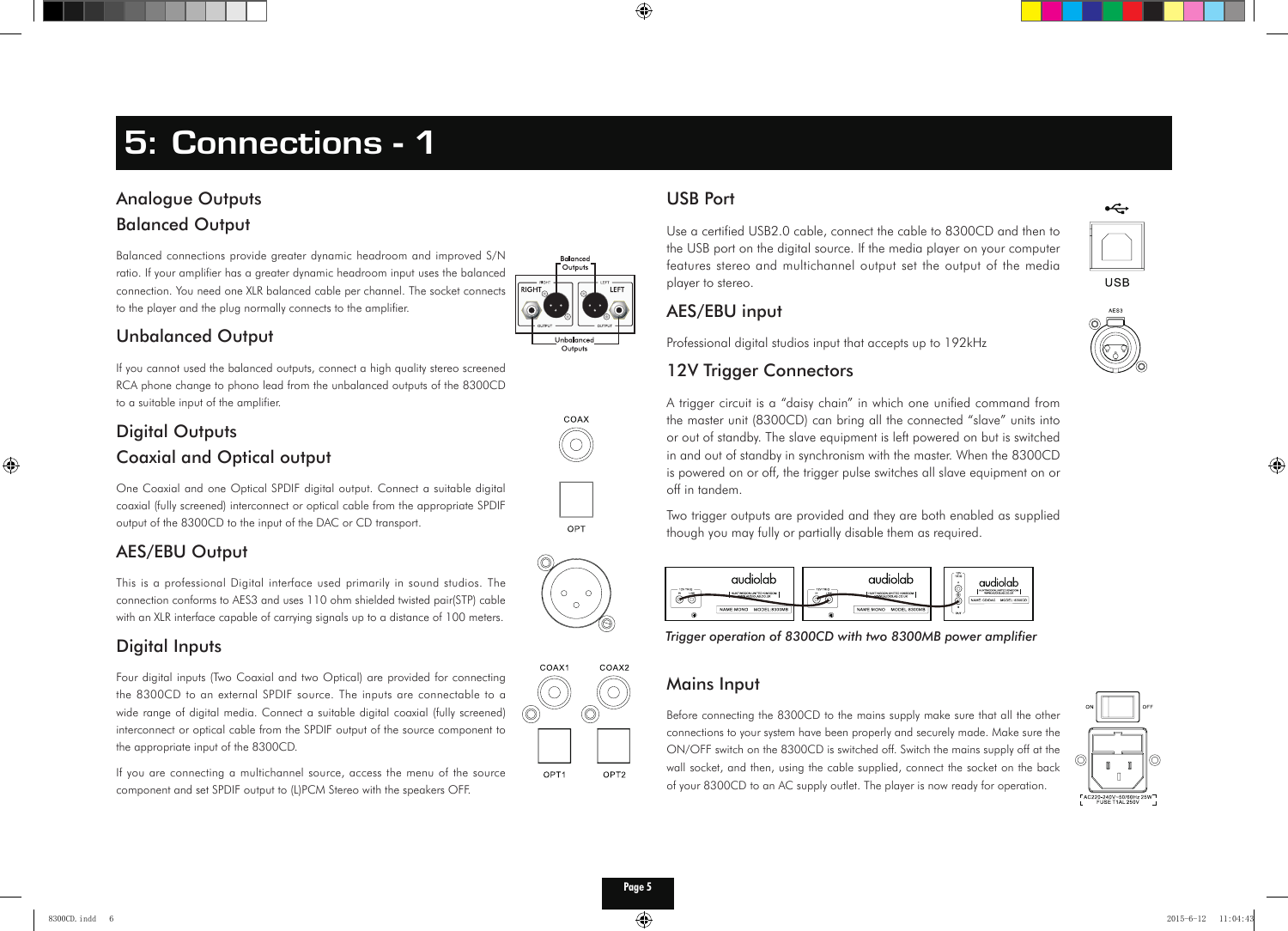# 6: Operation - 1

#### Switching On and Off

Connect power to all system units. Switch the mains on. Switch on all source units including the 8300CD. Switch on the power amplifiers.

When switching off: switch off the amplifier first before switching off the 8300CD unless they are trigger enabled.

When switching on: The power LED illuminates.

#### Standby Mode

Audiolab 8300CD will be in standby mode when power on. Press the (1) button to bring 8300CD out of standby, the power indicator LED becomes brighter, after a short period the units boots up,the display shows the welcome screen You can activate the 'auto standby' function by holding the (1) button down for 3 seconds. Using this 'auto standby' function, 8300CD will automatically go into standby mode when there is no signal input or operation for 20 minutes, and the power indicator LED becomes dim .

#### Altering the Volume Level

Press the VOL  $+/$ - keys on front panel to alter the level.

The range is -80dB to +3dB, 0dB is nominally 2.0Vrms .

The factory default volume is -20dB. If the volume is set to lower than -20dB when the unit is closed, the default volume will be last used value when the unit next boots up. If the volume is set to higher than -20dB, the default volume will be -20dB when the unit next boots up.

#### Playing a CD

If not already selected, press the DIGITAL key on the handset to cycle the CD input, or cycle the SEL key on the front panel to select the CD input.



⊕

audiolab

 $VOL+$ 

 $H$ 

 $\vee$  <br> <br> OL –

 $\blacktriangle$  $\bigcap$ 

**SEL** 

 $\cup$  $\overline{\textbf{v}}$ 

**VOL** 

 $(\ )$ 

DIGITAL

Insert one CD into the slot. The disc information will now display. After reading the track information the disc will stop.

#### Playing a Disc

Press II to play a disc.

Press  $\blacktriangleright$  to pause a disc, press again to resume play

Press  $\blacksquare$  to stop the disc

Press  $\triangle$  to eject the disc

#### Next/Previous Track

Press  $\blacktriangleright$  to move to the next track.

Press to once to replay the current track.

Press  $\blacktriangleright$  /  $\blacktriangleright$  repeatedly to move through the tracks forward or back on track at a time.

If you exceed the number of tracks on the disc, the player will wrap round and play from track 1.

If you go past track 1, the player will wrap round and reverse search from the final track on the disc.

#### Direct selection of the tracks from the handset

Select the wanted track directly from the remote key pad. The disc will play forward from the chosen track. If you choose a single digital track (e.g.1) in a disc which contains more than 10 tracks, the player will pause briefly, waiting for you to enter a second digital. If none is entered, player will commence from the entered single-digit track. If the choice is invalid the display reverts to the previous state.

Note: You can preselect a track before you load a disc. When the disc is loaded the player will play from the selected track.



⊕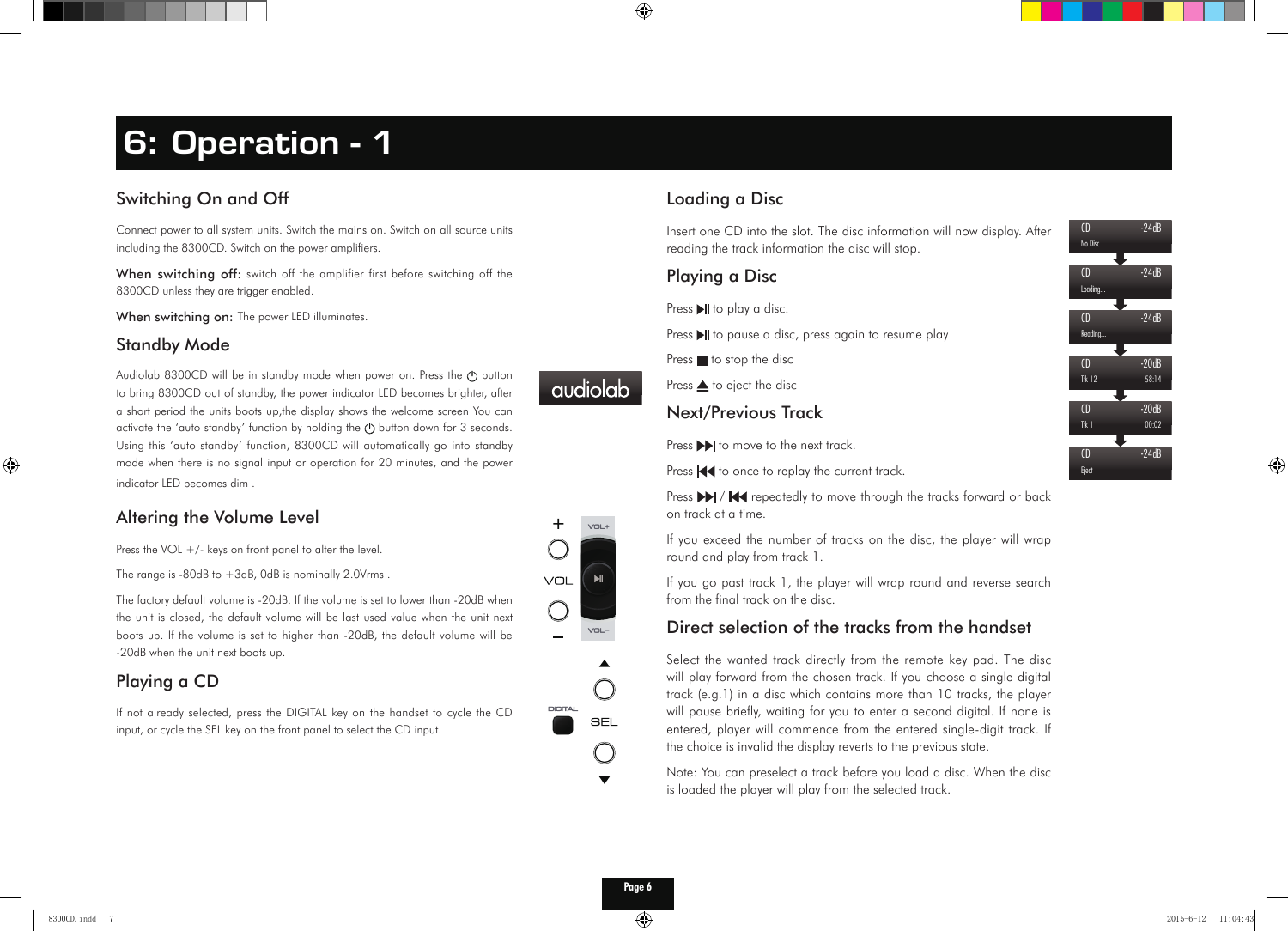# 6: Operation - 2

#### Search

Press and hold  $\blacktriangleright$  on front panel or  $\blacktriangleright$  on remote to search forward through a tracks or tracks. If you keep the button pressed, the player will search the entire disc. When the end of the disc is reached the player will cycle around a point 1 second before the end of the disc. On releasing the button the player plays to the end of the disc.

Press and hold the  $\blacktriangleleft$  on front panel or  $\blacktriangleleft$  on remote to search back through a track or tracks. If you keep the button pressed, the player will search back through the disc. When the start of the disc is reached, nothing further will happen. On releasing the button the player plays from track 1.

#### Repeat

Press the repeat key to cycle the repeat mode

#### Mute

◈

Press the MUTE key to toggle the sound off/on.

#### Program Play

You can create a custom program of up to 99 chosen tracks.

Program mode must be accessed when the disc is stopped.

Press PROG first to enter program mode. Press a track number, and then press STORE to save.

To play the program: Press  $\blacktriangleright$ 

To stop program play: Press

To erase a program from memory: The program is stored in the player's memory until erased. Press twice or eject the disc to erase stored program.



Info Display

⊕

When playing a disc the player remembers the last INFO display mode set. If you switch to another input and then back to CD mode, the player recalls the last used state and plays from the point at which you changed inputs.



The info feature requires disc support and can be enabled/disabled in the menu. See page 9.

#### Selecting a Digital Input Source

Press the DIGITAL keys on the handset or the SEL buttons on the front panel to select a digital input.

When the input is locked, the front panel will display the input source frequency. If the input display reads "Unlock", this because the source is switched off, in standby or the unit is paused.

There are no playback controls active when the 8300CD is processing a digital coaxial or digital optical input. But HID function is available when playing PC USB,Play, Pause, Previous track, Next track can be controlled by the handset and front panel buttons.

Notes: We recommend you pass a Digital signal to the 8300CD without any DSP processing or resampling at the source. This will allow the upsampling circuits in the 8300CD to work at their optimum.

If there is a digital volume control on the source unit, set it at maximum and use the volume control in the 8300CD to alter the volume level. This may seem counter-intuitive but will preserve optimum performance. Consult the user manual on your source unit for advice.

#### When an external input is playing:

- . The volume level is alterable.
- . Mute is operational.
- . The display can be switched off/on and the brightness can be set.





 $\begin{array}{cc}\n\text{CD} & -22\text{dB} \\
\text{D} & -22\text{dB} \\
\text{D} & \text{D} & 28\n\end{array}$ 

<sup>ست</sup> -22dB<br>22dB-

<sup>سته</sup> -22dB<br>22dB-

 $00:28$ 

 $00:11$ 

 $00·11$ 







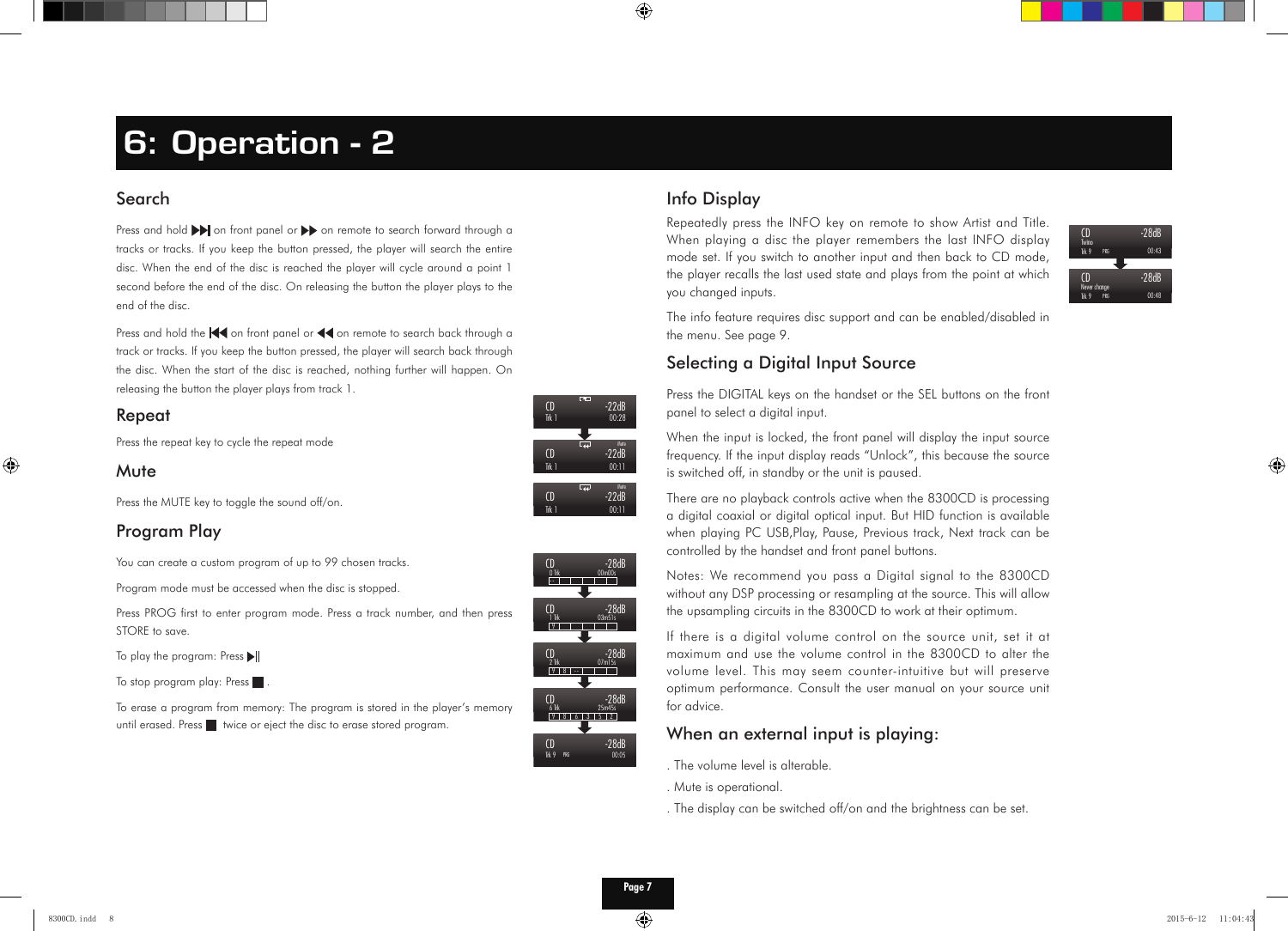### 6: Operation - 2

#### Playing a USB input

Install the Audiolab Audio Driver from the CD-ROM provided as accessory. The installation instructions are burnt on the CD-ROM, please refer to the file when installing the software. Connect your computer to 8300CD via USB cable (type A to Type B), change the Play mode to USB input using the handset or the button on the front panel.

"Unlocked" will be displayed if no input signal for USB. The Play with digital inputs will lock onto the input data when there is an input signal for USB. The display screen will then indicate the presence of a digital signal and show the output sampling frequency of the music file in your computer.

If input sampling frequency is 384kHz, display shows PCM384 kHz.

If the format of music file is DSD64, display shows DSD2.8MHz.

If the format of music file is DSD128, display shows DSD5.6MHz.

If the format of music file is DSD256, display shows DSD11.2MHz.

#### Selecting the Display brightness level

Pressing the DISPLAY button on the remote control cycles through the display settings.

Press the DISPLAY button to select between Display High, Display Low and Display Off. Each press of the DISPLAY button will select the next display setting.

When the display is OFF: Pressing any key will momentarily switch the display on. After a few moments the display will go off.

Note: switching the 8300CD off and on again restores the display setting to High.

### 6: Operation - 3

#### Selecting a Digital Filter:

8300CD has 7 filters available for PCM audio. Press the FILTER key once to display current PCM filter, Press the FILTER key again to change filters. Or press MENU key to enter menu mode, press  $\blacktriangleleft$  or  $\blacktriangleright$  to turn menu to "Digital Filter" page, press  $\blacktriangleright$  to enter filter page, press  $\blacktriangleright$  or  $\blacktriangleright$  again to select different filters, press  $\blacktriangleright$  | again to confirm chosen filter.

The "Optimal Transient" filters exhibit no ringing – the transient nature of the music is preserved. Although exhibiting poorer performance in technical measurements, sound from this type of filter has a purity and "naturalness" that more than compensates for the lack of the technical specifications. There are three Optimal Transient Filters. They exhibit identical frequency and time domain response but the internal structure of the filters varies. Resulting in small but the perceptibly different sonic nuances.

The "Sharp Rolloff" filter typifies industrial standard characteristics ( -6dB at 1/2 Fs with significant time-domain ringing ) and is included here for comparison purposes.

The "Slow Rolloff" filter starts rolling off at a lower frequency then the Sharp Rolloff filter but has a gentle rate of attenuation and significantly less "time-domain ringing". This filter is not recommended to use normally, unless the difital signal from source is very poor can't play with other filters.

The "Minimum Phase" filter has a gentle attenuation slope similar to the Slow Rolloff option, however it exhibits no pre-ringing in the time domain. It can be likened to an analogue filter applied in the digital domain.

The "Optimal Spectrum" filter implements sampling theory and is designed for near perfect technical response in the frequency domain. This filter also has timedomain pre-ringing which can lead to listener fatigue.

For DSD mode, there are four filters "Normal", "50K", "60K" and "70K" which with cutoffs at 47k, 50K, 60k, 70k. End user can adjust the IIR bandwidth via selecting different filters to get favorite sonic nuances.

The Audiolab products uniquely offer you a wide choice of filters to meet your listening expectation.

#### Display High

 $USB$   $-20dB$ DSD 11.2MHz

 $USB$   $-28dB$ 

⊕

Unlocked



Display Off

⊕

**Page 8**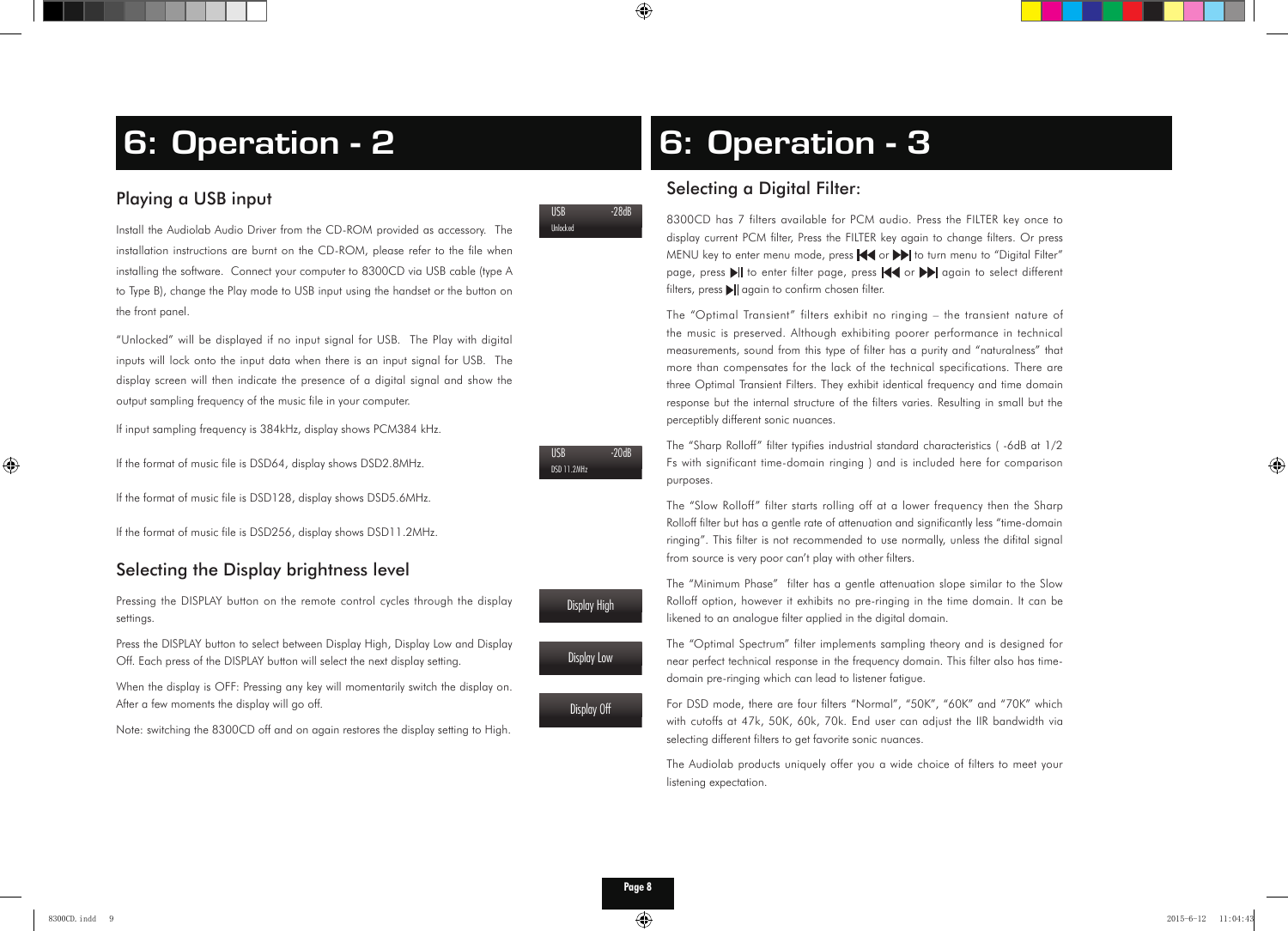# 7: The Menu

The menu enables you to customize the unit and optimize the interface with other equipment in your system.

8300CD has 14 different menu pages. Press MENU key to enter menu mode, and then press  $\blacktriangleleft$  or  $\blacktriangleright$  to turn to different menu pages, press  $\blacktriangleright$  to enter any menu page, press  $\blacktriangleleft$  or  $\blacktriangleright$  again to select differe setting, press I again to confirm chosen setting and exit the menu mode. No operation for 5 seconds will also exit menu mode. The Setting will not take effect if I | s not pressed.

 $\bigoplus$ 

#### The Menu Tree

The chart shows the menu options, Main menu item are at the top. The next level shows the default settings.



 $\bigoplus$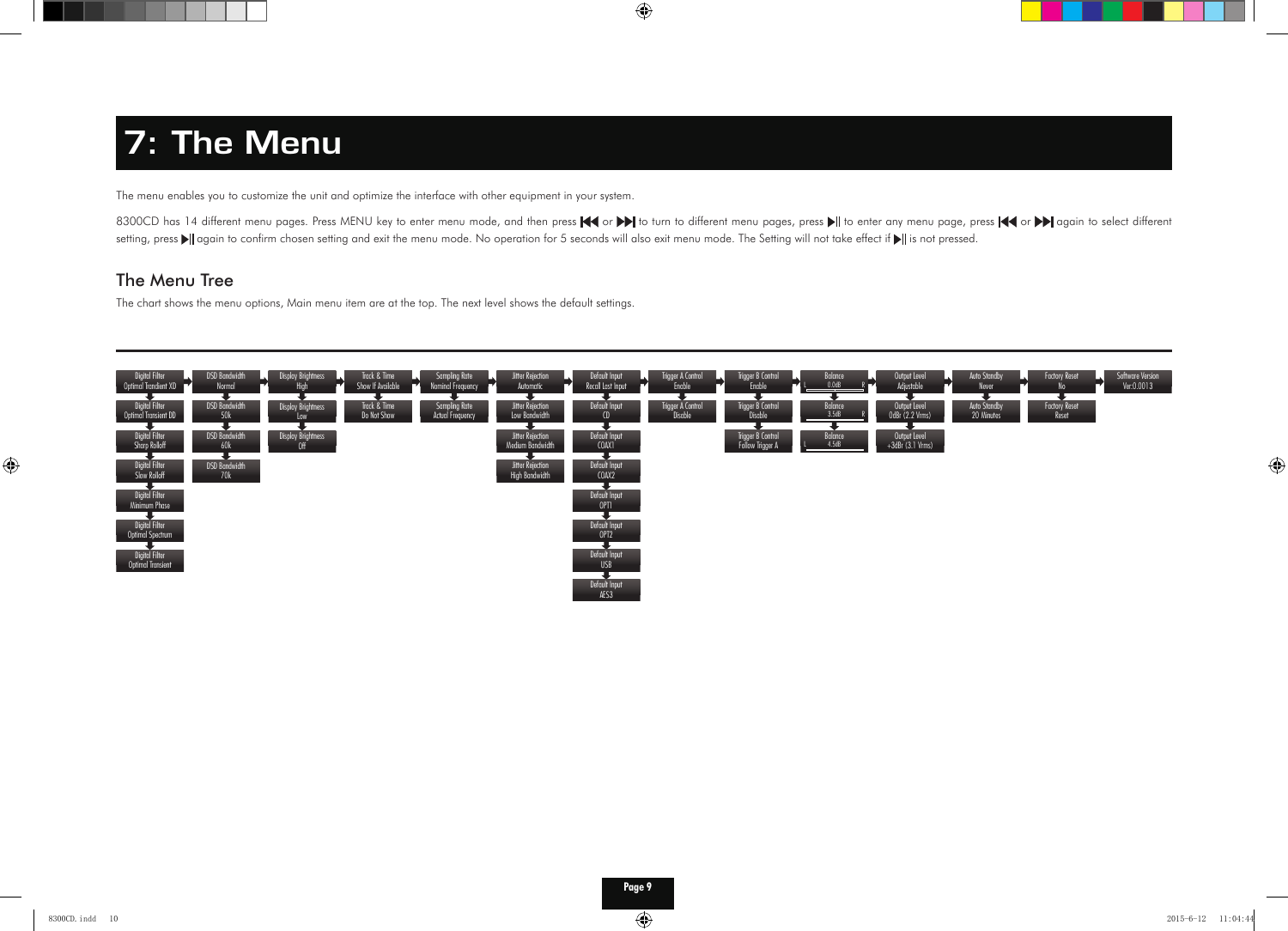### 8: Warranty

Audiolab Ltd. warrants this product, subject to the terms and conditions below, to be free from defects in materials and workmanship. During the warranty period Audiolab will repair or replace (at Audiolab' s option) this product, or any defective part in this product, if it is found to be defective due to faulty materials, workmanship or function. The warranty period may vary from country to country.

#### Terms and conditions

The warranty starts on the date of purchase (or the date of delivery if this is later).

You must provide proof of purchase/delivery before work can be carried out. Without this proof, any work carried out will be chargeable to you.

All work will be carried out by Audiolab or its authorized agents or distributors.

Any unauthorized repair or modification will void this warranty.

If any part is no longer available it will replaced with a functional replacement part.

Any parts that are replaced will become the property of Audiolab.

Any repair or replacement under this warranty will not extend the period of warranty.

This warranty is valid only in the county of purchase, applies only to the first purchaser and is not transferable.

#### The following are not covered:

1. Products which the serial number have been removed, altered or otherwise made illegible.

2. Normal wear tear and cosmetic damage.

3. Transportation or installation of the product.

Accidental damage, fault caused by commercial use, acts of God, incorrect installation, connection or packing, misuse, neglect or careless operation or handling of the product which is not in accordance with Audiolab's user instructions.

- 1. Repairs or alterations carried out by parties other than Audiolab or its authorized agents or distributors.
- 2. Products not purchased from an Audiolab authorized dealer.
- 3. Products that were not new at the time of original purchase.
- 4. Products sold 'as is', 'as seen' or 'with all faults'.

Repairs or replacements as provided under this warranty are the exclusive remedy of the consumer. Audiolab shall not be liable for any incidental or consequential damages for breach of any express or implied warranty in this product. Except to the extent prohibited by law, this warranty is exclusive and in lieu of all other warranties whatsoever, both express and implied, including, but not limit to, the warranty of merchantability and fitness for a practical purpose.

This warranty provides benefits that are additional to and do not affect your statutory rights as a consumer.

Some countries and U.S. states do not allow the exclusion or limitation of incidental or consequential damages or implied warranties so the exclusions in the paragraph above may not apply to you. This warranty gives you specific legal rights, and you may have other statutory rights, which vary from state to state or county to county.

#### How to claim:

 $\bigoplus$ 

To obtain warranty service contact the Audiolab authorized dealer from which you purchased this product. Do not dispatch goods without the prior agreement of the dealer, Audiolab or their authorized distributors.

If asked to return products for inspection and/or repair, pack carefully, preferably in the original cartons or packing affording an equal degree of protection, and return prepaid. If unsuitable packaging is used, Audiolab may make a charge for the supply of new packaging.

Insurance is recommended and goods are returned at owner's risk. Audiolab or their authorized distributors cannot be held liable for loss or damage in transit.

⊕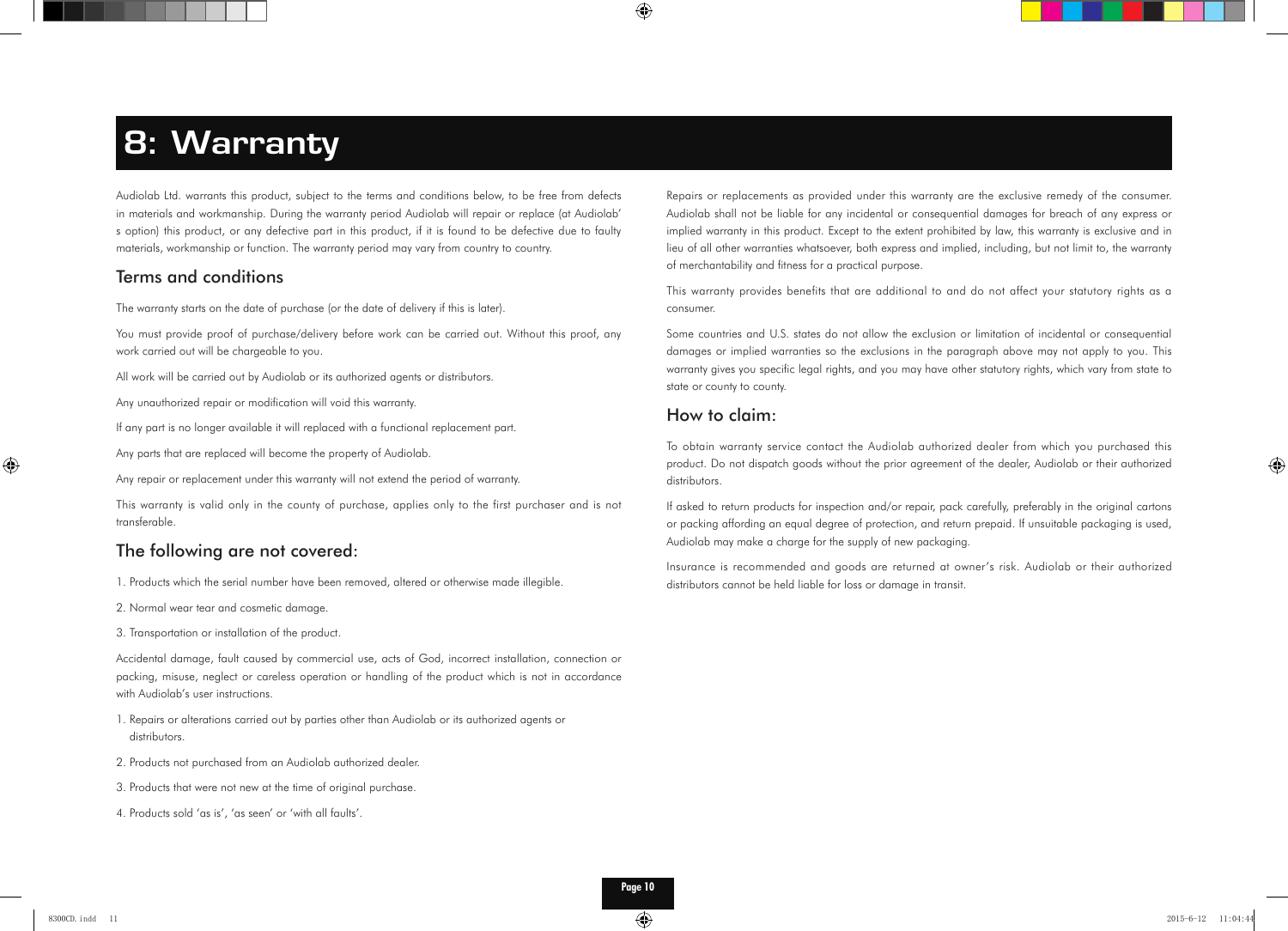# 9: Specifications

(Measurement made with 230V power supply)

| Output Voltage                   | 4.2Vrms $\pm$ 0.1 (Balanced)<br>$2.1V$ rms $\pm 0.1$ (Unbalanced)                                |
|----------------------------------|--------------------------------------------------------------------------------------------------|
| Output Impedance                 | $10\Omega$                                                                                       |
| Total Harmonic Distortion (THD)  | $<$ 0.002% (1kHz, 0dB, 20Hz $\sim$ 20kHz, A weighted)                                            |
| Frequency Response               | 20Hz - 20kHz ( $\pm$ 0.2dB)                                                                      |
| Signal to Noise Ratio (S/N)      | <-100dB A Weighted (Balanced)<br><-98dB A Weighted (Unbalanced)                                  |
| Dyanmic Range (A Weighted)       | >100dB (Balanced)<br>>98dB (Unbalanced)                                                          |
| Crosstalk (@1kHz)                | <-130dB (Balanced)<br><-120dB (Unbalanced)                                                       |
| <b>Standby Power Consumption</b> | $<$ 0.5 $W$                                                                                      |
| Power Requirements               | $240V \sim 50 - 60Hz$<br>$230V \sim 50 - 60Hz$<br>$115V \sim 50 - 60Hz$<br>$100V \sim 50 - 60Hz$ |
| Dimension(mm) (W x H x D)        | 444 X 80 X 317                                                                                   |
| Carton size(mm) (WXHXD)          | $500 \times 140 \times 455$                                                                      |
| Weight                           | $6.0kg$ (Net)<br>7.5kg (Gross)                                                                   |



Correct disposal of this product. This marking indicates that this product should not be disposed with other household wastes throughout the EU. To prevent possible harm to the environment or human health from uncontrolled systems or contact the retailer where the product was purchased. They can take this product for environmental safe recycling.

 $\bigoplus$ 

 $\bigoplus$ 

 $\bigcirc$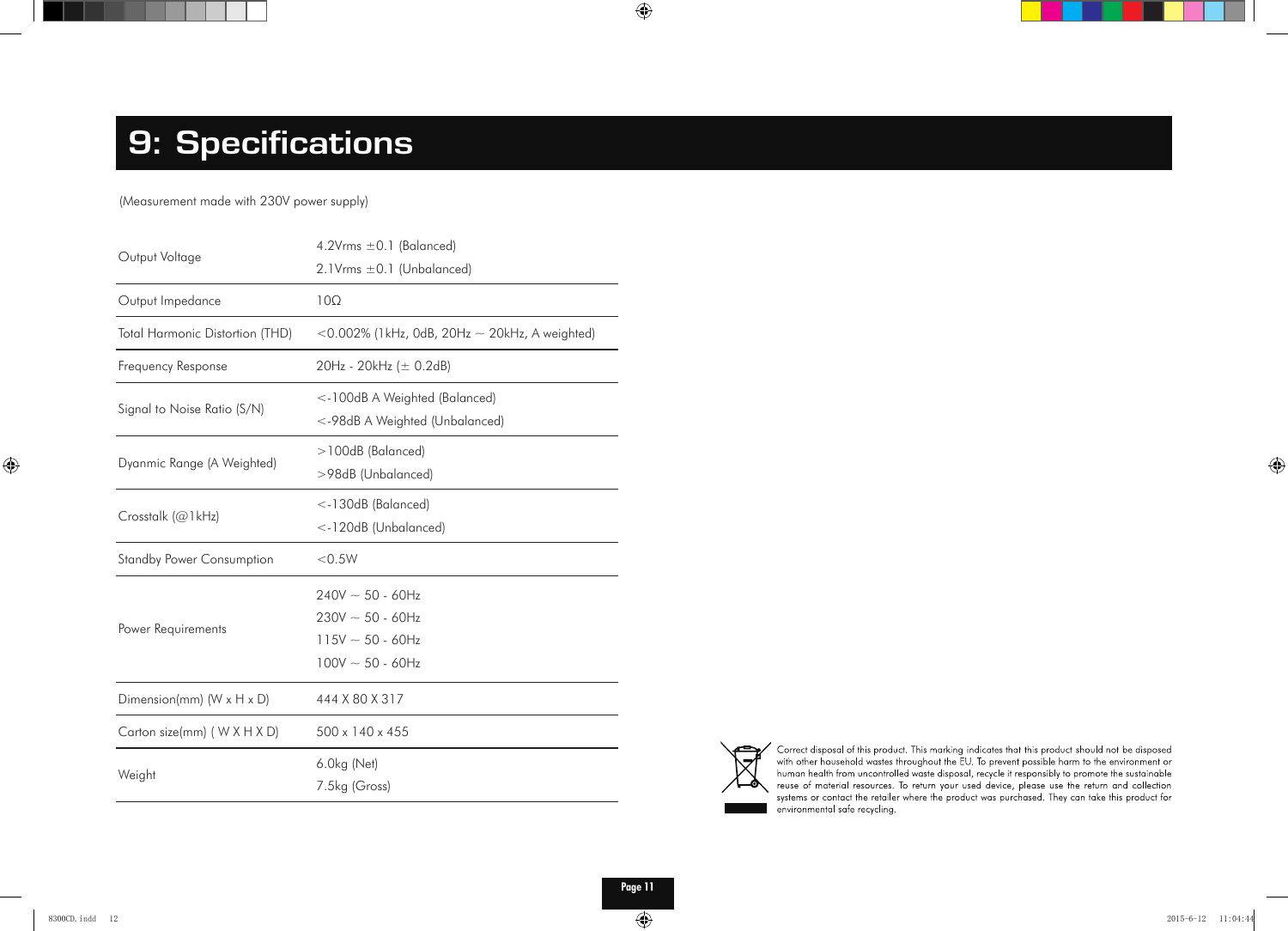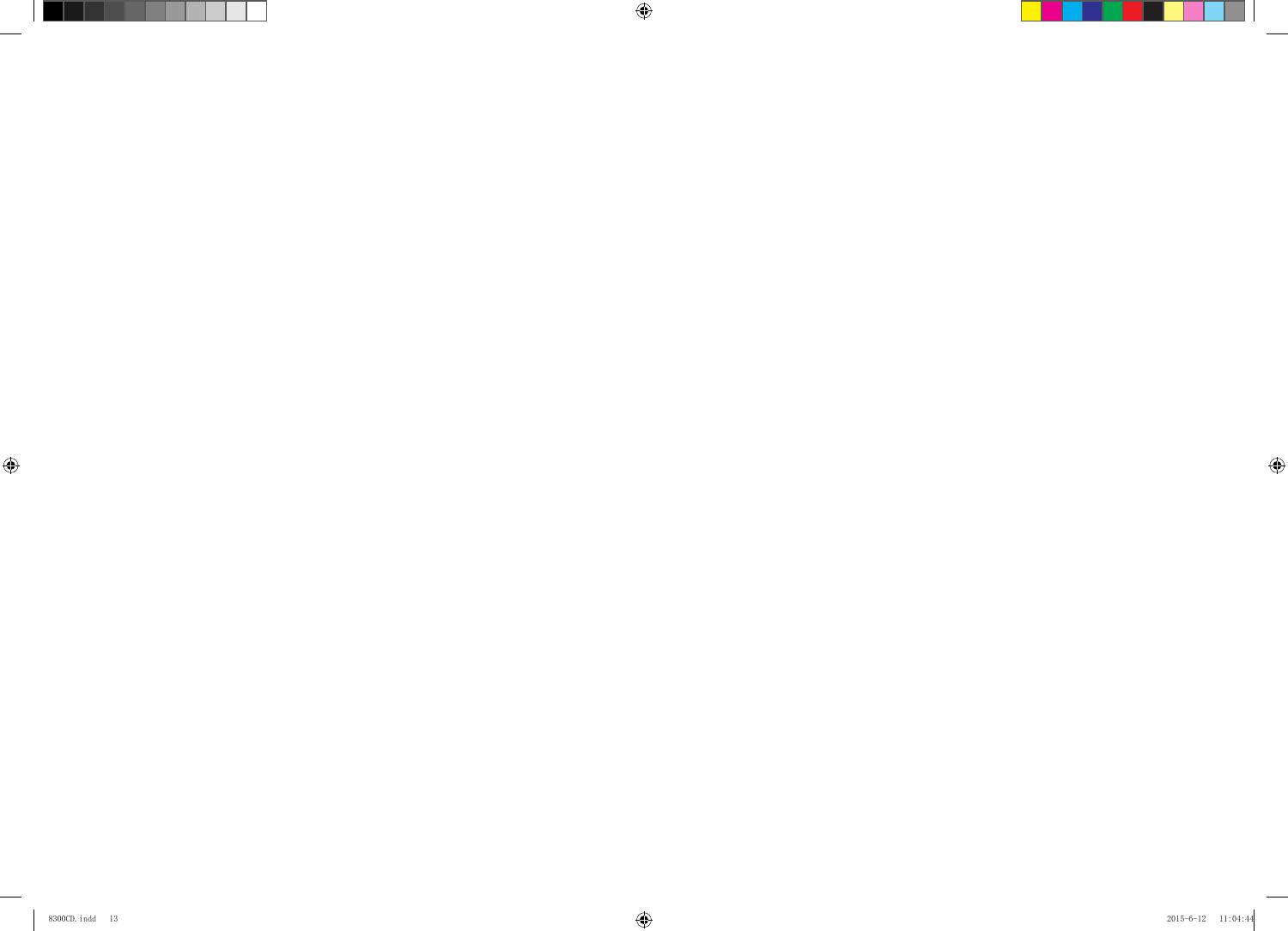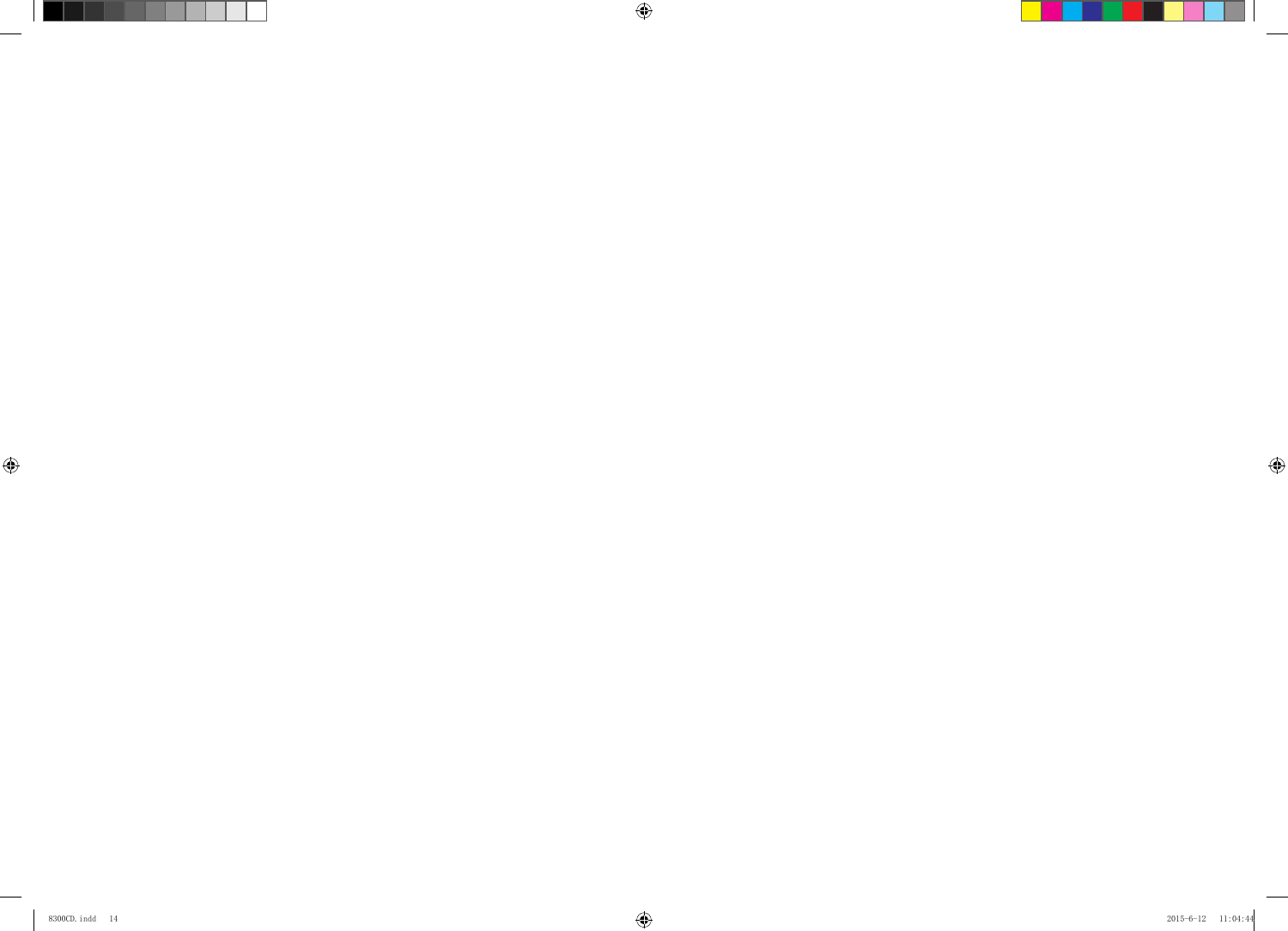